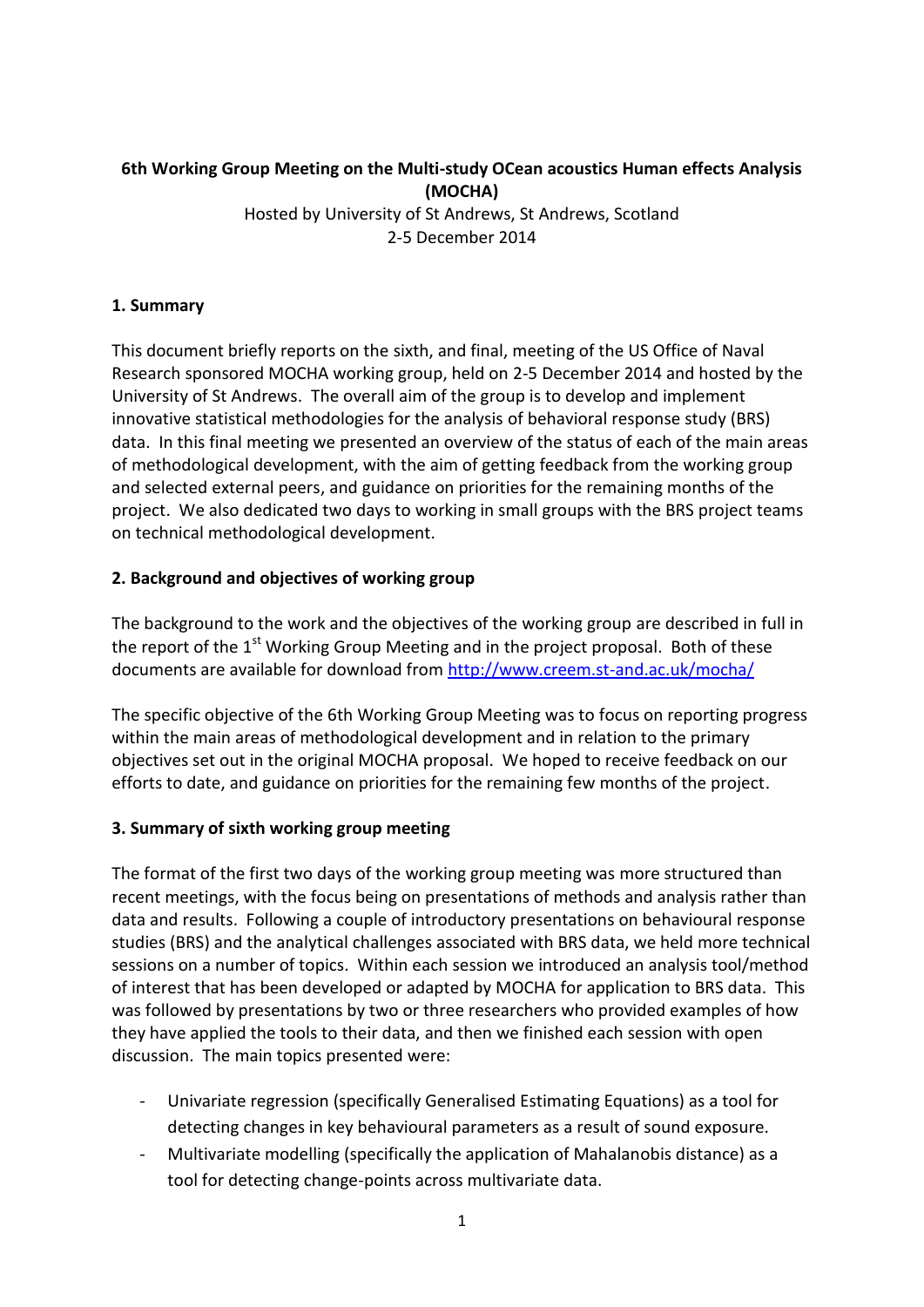- Detecting horizontal movement responses (e.g. avoidance) using state-based approaches.
- Detecting behavioural states and changes using state-based approaches (specifically semi-Markov and hidden Markov models)
- Dose-response analysis (specifically Bayesian hierarchical models) as a tool for relating responses to dose and investigating the role of contextual variables.
- Dose-response severity analysis (specifically recurrent event survival analysis) as a tool for relating responses of different severities to dose and investigating the role of contextual variables.

Following each series of presentations there was the opportunity for discussion and review of the methods.

On the second day, Harris provided a short overview of the MOCHA objectives and outlined how these have been addressed along with a summary of outputs to date. Thomas and Harris (MOCHA PIs) then invited everyone to give their views on what MOCHA has done over the course of the project so far, and what it should be focussing on in the remaining 10 months.

There was discussion about the efforts to pool results across the studies and conduct metaanalysis. Thus far efforts have been hampered by too many confounding variables across studies. We discussed how this could be improved by BRS researchers considering more overlap in their protocols and experimental set-up. Southall noted an interested in seeing a sensitivity analysis to investigate what would allow data to be more pool-able.

Miksis-Olds noted that MOCHA have developed many analytical tools, but suggested that a comparison of methods would be useful, along with guidance on the methods that could be applied in different situations. There was general support for this suggestion. It also felt that a publication or report outlining how MOCHA have improved methods from what has been done previously would be a useful output, particularly in highlighting what analyses are now possible.

The link between BRSs and biological consequences were discussed in the context of how outputs from BRSs can feed into the likes of the PCoD model. There are opportunities for dose-response functions resulting from BRSs to feed into PCoD models, but making inference about population level consequences from behavioural responses observed on individuals is still difficult. The current focus within PCoD models is on energetics and therefore other data, such as those from naval ranges, may be more appropriate because of the ability to assess recovery times.

There was a discussion about the inclusion of background noise measurements in analysis as there is evidence that the level of background noise affects the probability of response. To date MOCHA have focussed on SPL and cumulative SEL as dose metrics in analysis and there was discussion about whether other dose metrics, such as range or signal-to-noise ratio should also be examined. Currently most of the projects do not have ideal data on background noise levels during exposure and there were discussions about how this could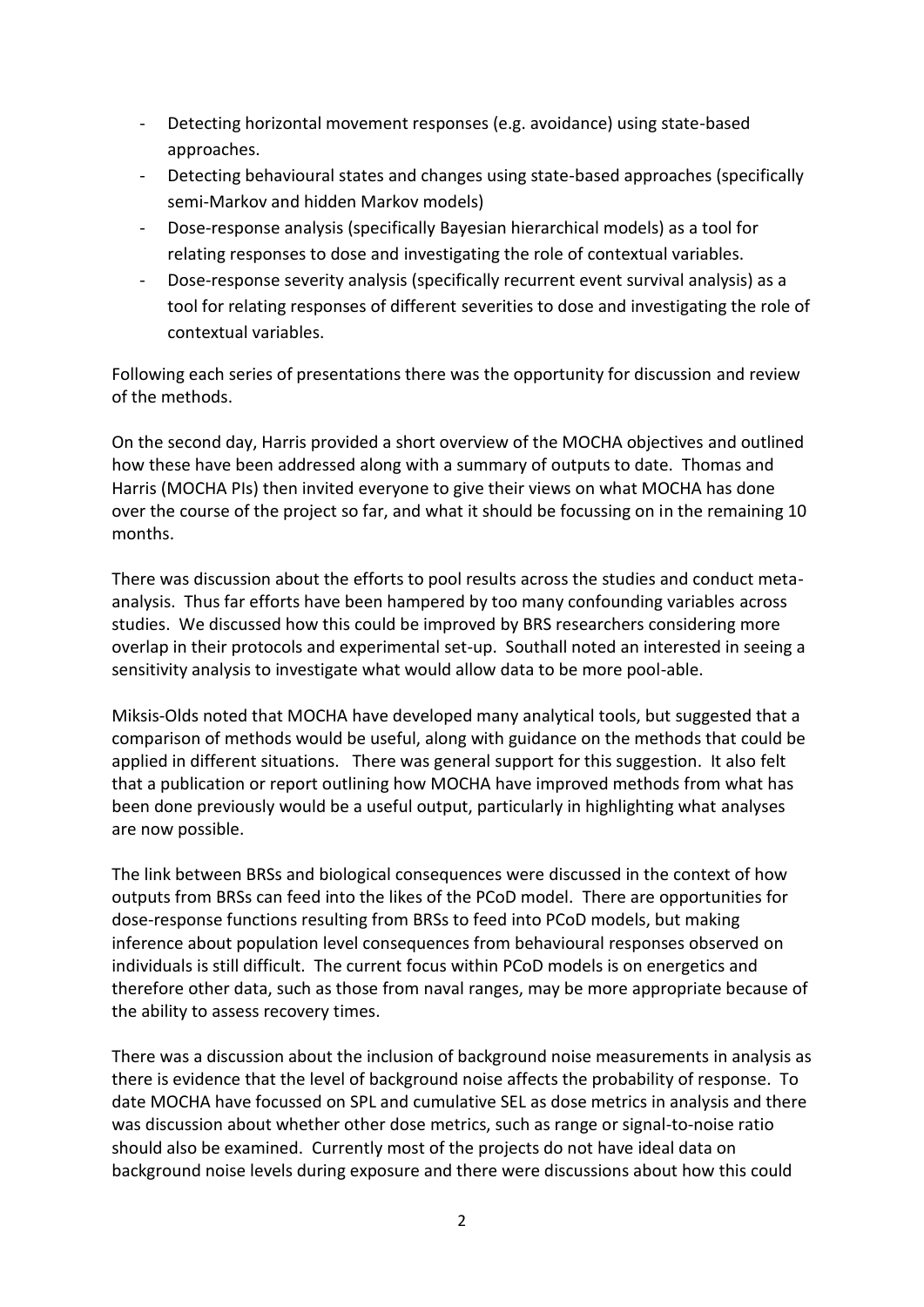be measured or derived. It was noted however, that the MOCHA project can conduct analysis with any dose metric provided and the problem remains one of data availability.

Thomas requested feedback on whether MOCHA should carry out more sensitivity analysis relating to future experimental effort as, despite being a core MOCHA objective, it had not been a focus to date. It was felt that it would be useful to have an indication of sample sizes required to identify a response given a certain level of variability. It would also be useful to investigate how many replicate experiments would be required to determine if a difference exists between behavioural responses to a new sonar signal and an existing signal. In general there was a strong interest in doing some more simulation studies to assess future research priorities, however ideas need to be proposed to MOCHA by the project teams and specifications provided.

It was briefly discussed that there is a lack of information relating to duration of response from BRSs, and that a better understanding of a decay function or recovery time would be very useful.

Miller gave a short presentation on his work measuring body density from tag data and discussed the possibility of including body condition in BRS analysis, which would be relevant for linking BRS to PCoD. It was noted that it may also be useful to have prey field information to go along with the body condition as a covariate in any MOCHA-style analysis. Blue whales might provide a good case study for this. The SOCAL project already have qualitative gradings of the condition of tagged blue whales so it may be possible to look at whether there is an apparent relationship between body condition and response.

The third and fourth days of the meeting followed the successful format of the 5<sup>th</sup> working group meeting. In advance of the meeting we had asked people to propose research questions and come along equipped with ready-prepared datasets. The meeting was structured into multiple small working group sessions, which allowed time for significant development of a number of research questions and analyses. The following were the primary groupings over the two days, with brief descriptions of what each group achieved:

### Minke whale change-point analysis

Participants: Stacy DeRuiter, Dina Sadykova, Petter Kvadsheim, Brandon Southall, Jeremy Goldbogen, John Calambokidis.

The goal of this meeting was to make a plan for analysis of the minke whale datasets collected by the 3S and SOCAL projects. The datasets available have different strengths and weaknesses. The 3S data have time-depth-recorder data (no acoustic or accelerometer records, and dive profile data are sampled at lower resolution) and good focal follow positions and surface behaviour observations. The SOCAL data do not have surface positions and focal follow observations, but do include higher-resolution tag data with more sensors (accelerometers, magnetometers and acoustics). Despite the differences in the datasets, there was a strong desire among the team to try to combine the various datasets, and prepare a single publication summarising the baseline dive data as well as assessing the responses to the two CEEs. During the meeting a plan was put together for analyses for a joint paper summarising all the data.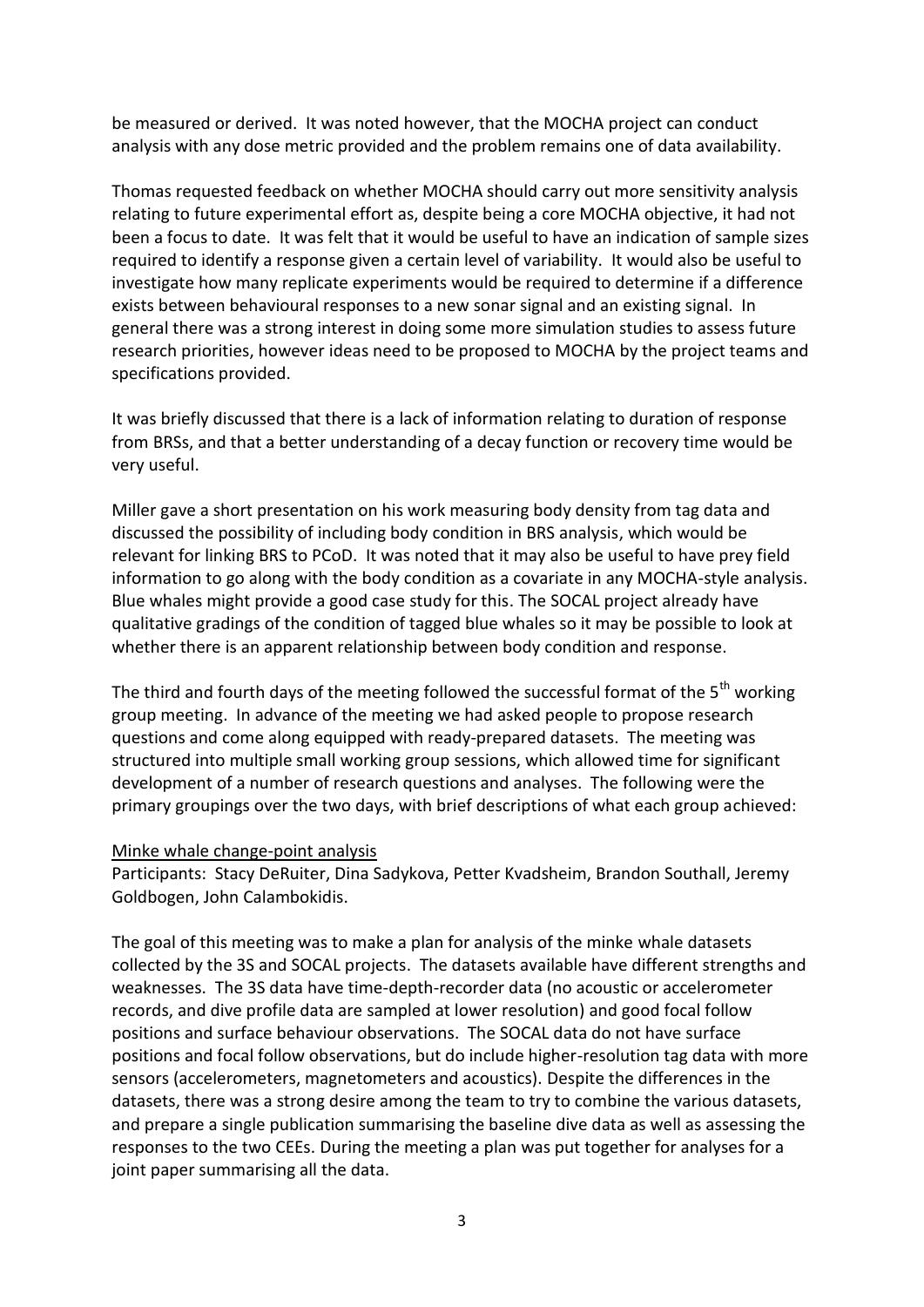Pilot whale baseline analysis using generalised estimating equations (GEEs) Participants: Catriona Harris, Charlotte Cure, Saana Isojunno, Nicola Quick, Laela Sayigh, Lindesay Scott-Hayward, Fleur Visser

The aim of this meeting was to update everyone on the work being done by different groups on pilot whales, specifically using GEE-based methods. The idea was to increase awareness of efforts, share ideas and prioritise MOCHA efforts within this topic. It was agreed that valuable outputs from MOCHA would include a generic methods paper describing the application of GEEs to pilot whale call rate data, generic R functions available to the group via the MOCHA website, and a review paper on the application of GEEs within ecology.

### Blue whale hidden Markov model (HMM)

Participants: Stacy DeRuiter, Roland Langrock, Brandon Southall, John Calambokidis, Jeremy Goldbogen

The group reviewed the technical specification of a dive-by-dive HMM with discrete random effect, as well as the results of fitting 2- and 3-state versions of this model to the SOCAL blue whale data. The group discussed the blue whale results, and how they should be prepared for publication.

## Pilot whale partially-observed hidden Markov model (HMM) Participants: Nicola Quick, Laela Sayigh, Ruth King, Roland Langrock, Saana Isojunno, Stacy **DeRuiter**

This group focussed on focal follow data from the Duke-led BRS (on pilot whale baseline behaviour, as well as CEEs of pilot whales to echosounders), although any progress made on analysis would likely be applicable to a broad range of focal follow datasets. The issue being discussed was that focal follow data often contain many missing observations and there is a desire to develop methods to fill in the gaps in an appropriate way. To date MOCHA have used rather naïve methods like linear or nearest-neighbour interpolation, but a number of other options were discussed during this meeting. The main option discussed was to fit a partially-observed HMM, where the "states" are the behaviour states from the focal follow data. When focal follow data have been collected, the states would be observed (known, not hidden); when focal follow data on behaviour were missing, this method would allow filling them in, with some measure of uncertainty. Many of the technical details were outlined and this analysis will be taken forward as a collaboration between Duke and MOCHA.

Dose-response analysis using generalised estimating equations (GEEs) Participants: Catriona Harris, Lindesay Scott-Hayward, Monique Mackenzie, Bec Dunlop

This meeting was to discuss a way forward with the dose-response analysis of data from the BRAHSS project that was initiated at the meeting in Olympia. An analysis plan was put together and a joint publication between BRAHSS and MOCHA is expected from this work.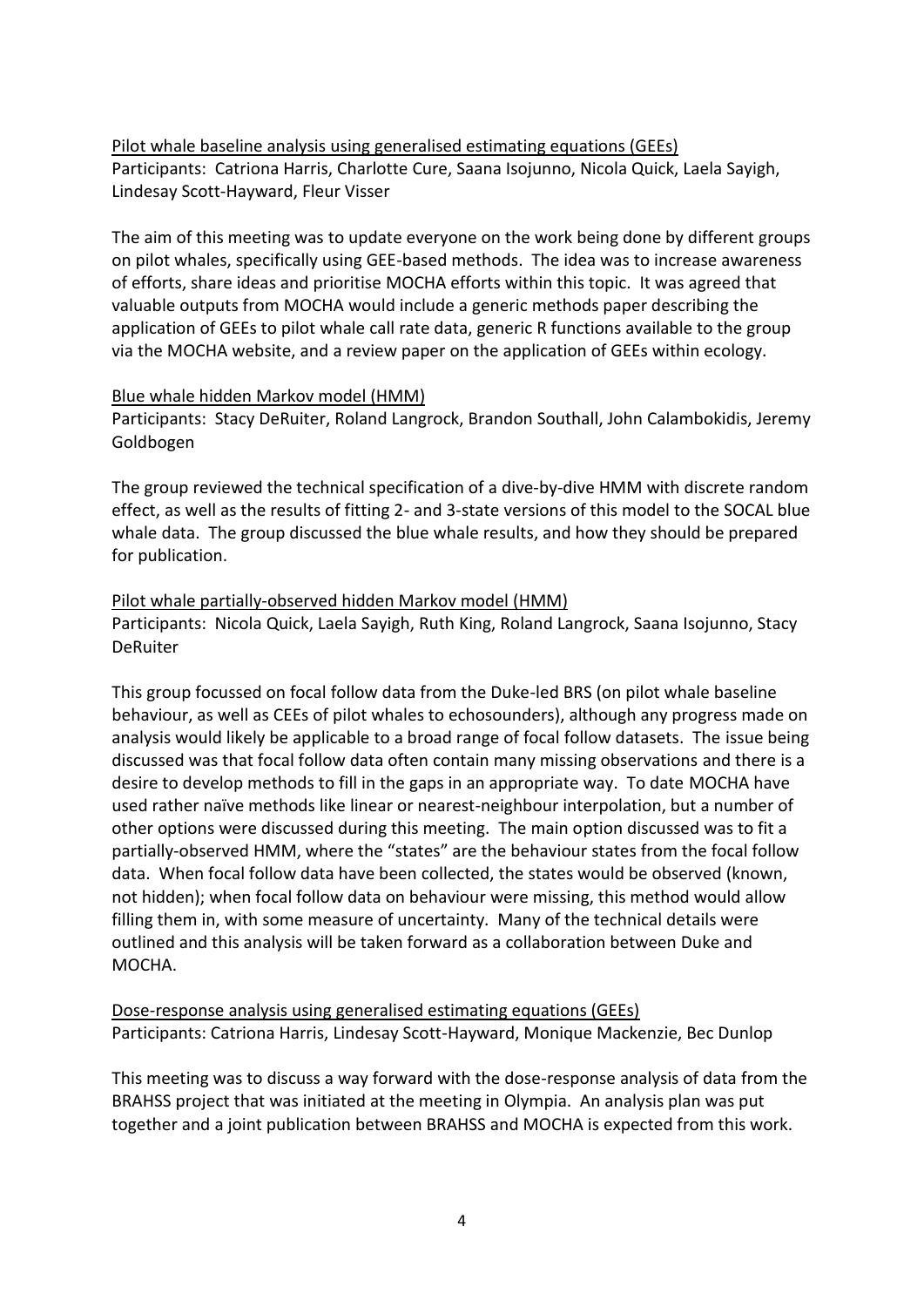## **4. Acknowledgements**

We would like to acknowledge that, although the MOCHA project itself is funded by the US Office of Naval Research, we rely on the participation of the working group members whose time and efforts are kindly supported by a wide range of institutes and funders.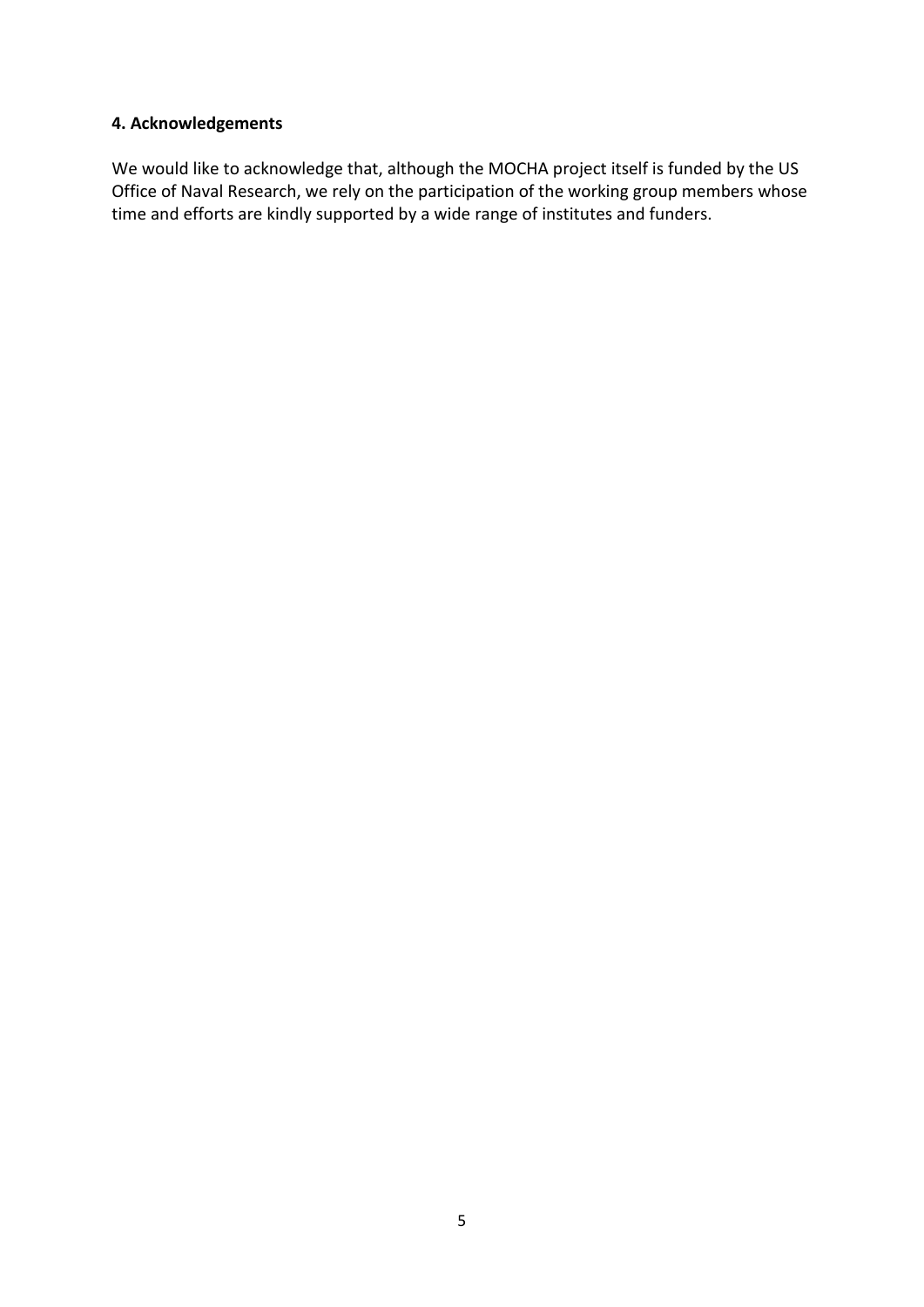#### **Appendix 1 – 6th working group meeting attendees**

Louise **Burt**, CREEM John **Calambokidis**, CRC Charlotte **Cure**, CEREMA Rene **Dekeling** , NLDMO Stacy **DeRuiter**, CREEM Kristianne **Dreteler**, TNO Glenn **Gailey**, CRC Odile **Gannier**, French MoD Jeremy **Goldbogen**, Stanford University Catriona **Harris**, CREEM John **Harwood**, CREEM Dorian **Houser**, NMMF Saana **Isojunno**, SMRU Vincent **Janik**, SMRU Frants **Jensen**, Princeton University Ruth **King**, CREEM, Petter **Kvadsheim**, FFI Roland **Langrock**, CREEM Frans-Peter **Lam**, TNO Monique **MacKenzie**, CREEM Jennifer **Miksis-Olds**, PSU Patrick **Miller**, SMRU Doug **Nowacek**, DUML Nicola **Quick**, DUML Filipa **Samarra**, MRI Laela **Sayigh**, WHOI Lindesay **Scott-Hayward**, CREEM Brandon **Southall**, SEA Inc. Len **Thomas**, CREEM Peter **Tyack**, SMRU Dina **Sadykova**, CREEM Fleur **Visser**, KMR Paul **Wensveen**, SMRU Erica **Ye**, SCS

#### **Institutional addresses:**

| <b>CEREMA</b> | Centre For Studies and Expertise on Risks, Environment, Mobility, and<br>Urban and Country planning, Strasbourg, France |
|---------------|-------------------------------------------------------------------------------------------------------------------------|
| <b>CRC</b>    | Cascadia Research Collective, 218 1/2 W. 4th Avenue, Olympia, WA 98501,<br><b>USA</b>                                   |
| <b>CREEM</b>  | Centre for Research into Ecological and Environmental Modelling,                                                        |
|               | University of St Andrews, St Andrews KY16 9LZ, UK.                                                                      |
| <b>DUML</b>   | Duke University Marine Lab, 135 Duke Marine Lab Rd, Beaufort, NC 28516,<br><b>USA</b>                                   |
| <b>FFI</b>    | Maritime Systems Division, Norwegian Defence Research Establishment                                                     |
|               | (FFI), NO-3191 Horten, Norway                                                                                           |
| French MoD    | French Ministry of Defence                                                                                              |
| <b>KMR</b>    | Kelp Marine Research, Amsterdam, The Netherlands                                                                        |